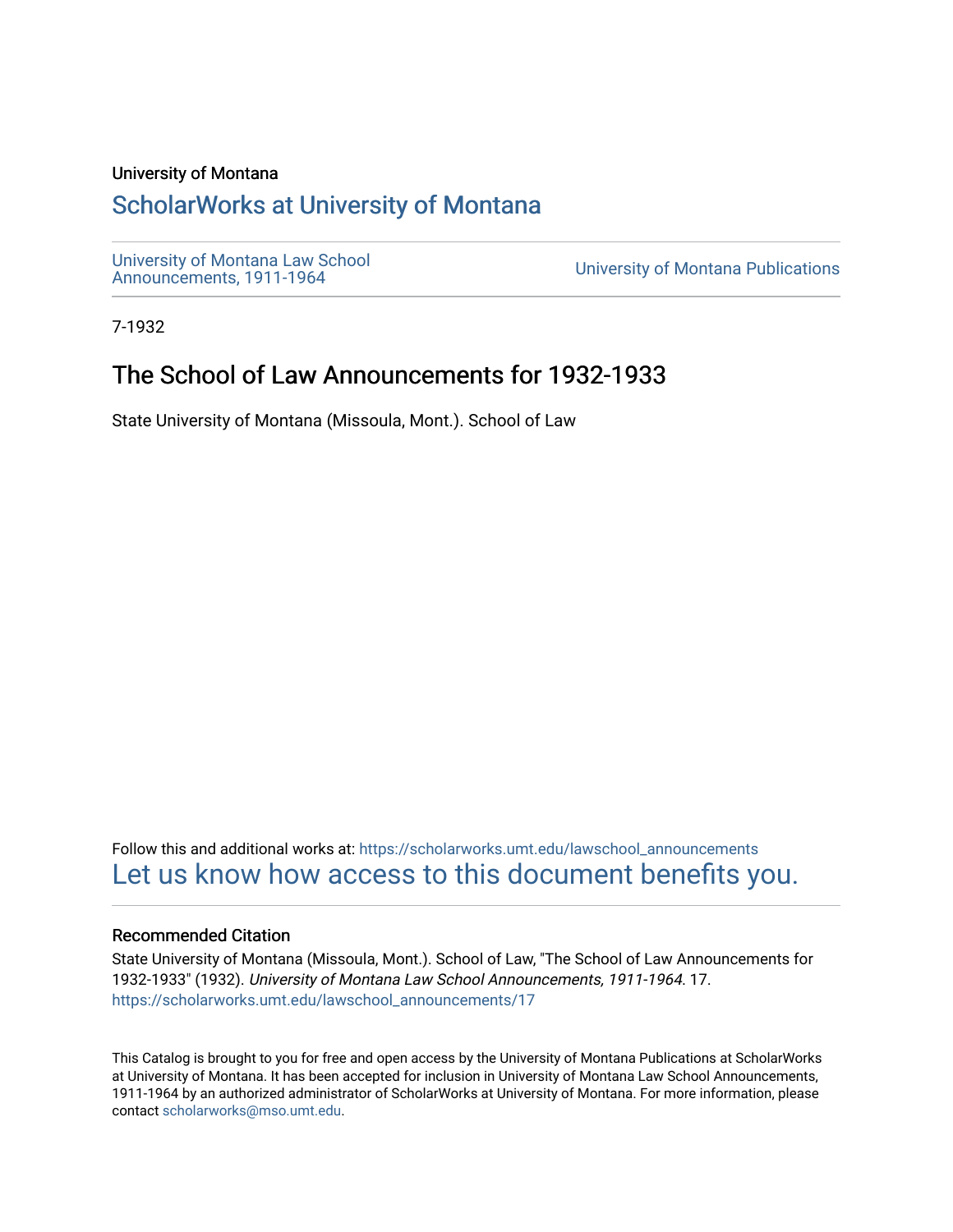# UNIVERSITY OF MONTANA BULLETIN

STATE UNIVERSITY SERIES NO. 332

archive

# **STATE UNIVERSITY**

# The School of Law

**ANNOUNCEMENTS FOR 1932-1933**

> MISSOULA, MONTANA JULY, 1932

> > $+50.0001$

Published monthly at Missoula, Montana. Entered as second-class matter at the postoffice at Missoula, Montana, under Act of Congress, August 24, 1912.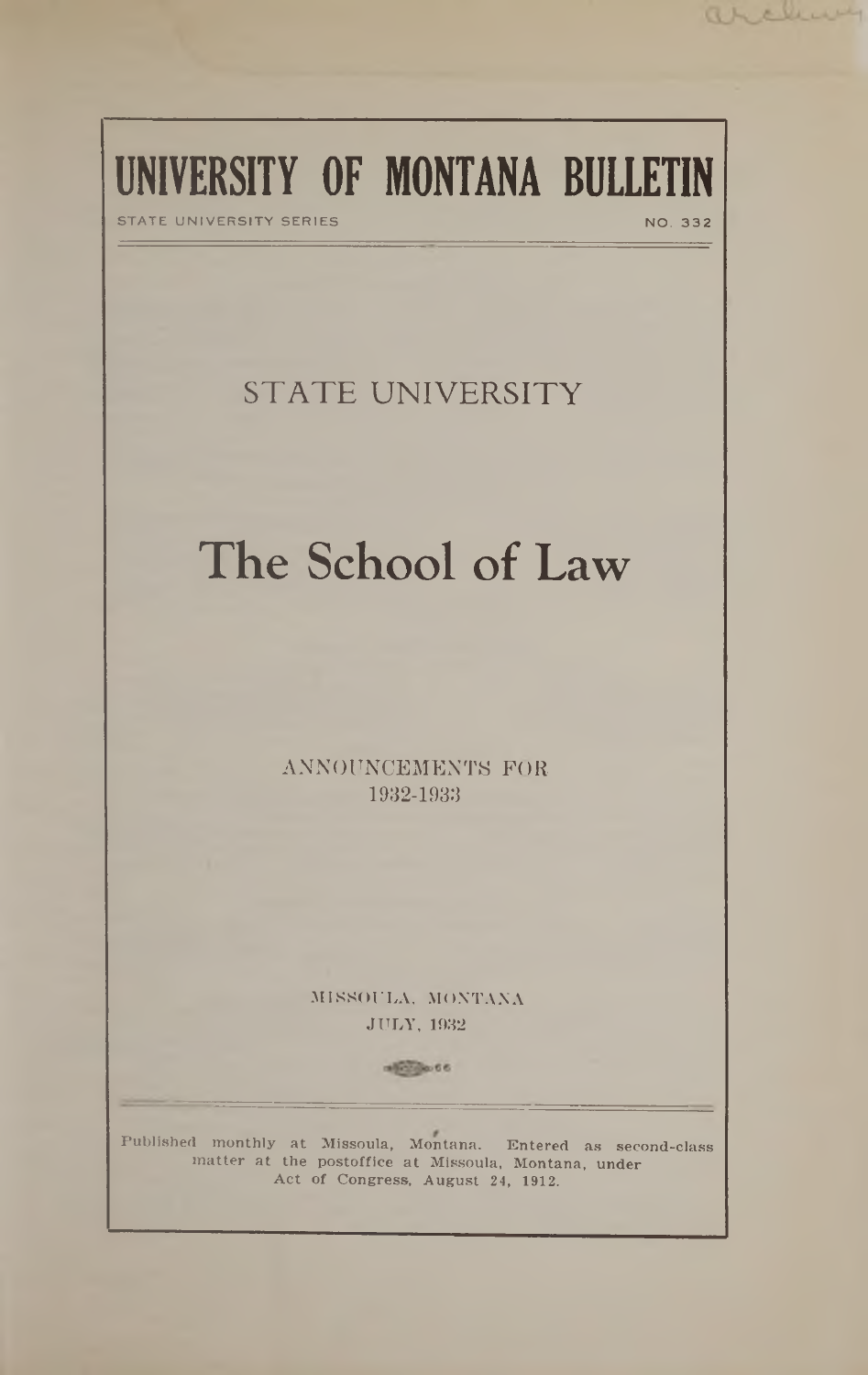# **THE UNIVERSITY OF MONTANA**

**MELVIN A. BRANNON, Chancellor of the University** 

**,The University of Montana is constituted under the provisions of Chapter 92 of the Laws of the Thirteenth Legislative Assembly, approved March 14, 1913 (effective July 1, 1913).**

The general control and supervision of the University are vested in the State<br>Board of Education. The Chancellor of the University is the chief executive officer<br>For each of the component institutions there is a local exec

#### **Montana State Board of Education**

| ELIZABETH IRELAND, Supt. of Public Instruction Ex-Officio Secretary |  |  |
|---------------------------------------------------------------------|--|--|
|                                                                     |  |  |
|                                                                     |  |  |
|                                                                     |  |  |
|                                                                     |  |  |
|                                                                     |  |  |
|                                                                     |  |  |

**The University comprises the following Institutions, schools and departments:**

#### **The State University, Missoula**

|                                                 |                                  | Established February 17, 1893, and consisting of                 |  |
|-------------------------------------------------|----------------------------------|------------------------------------------------------------------|--|
| The School of Law<br>The School of Pharmacy     | The College of Arts and Sciences | The School of Business Administration<br>The School of Education |  |
| The School of Forestry                          |                                  | The Summer Session<br>The Biological Station (Flathead Lake)     |  |
| The School of Journalism<br>The School of Music |                                  | The Public Service Division<br>The Graduate Division             |  |
|                                                 |                                  | Charles H. Clapp, President                                      |  |

#### **The State College, Bozeman**

**Established February >. 1893. and consisting of**

**The College of Agriculture The College of Engineering The College of Applied Science The College of Household and t Industrial Arts**

**The School of Music The Secondary School of Agriculture The Agricultural Experiment Station The Agricultural Extension Service**

**Alfred Atkinson, President**

#### **The Montana School of Mines, Butte**

**Established February 17. 1893. and consisting of**<br>The Course in Mining Engineering **The Course in Metal The Course in Mining Engineering The Course in Metallurgical Engineering The Bureau of Mines and Geology The Course in Geological Engineering The Bureau of Mines and Geology The Course in Geological Engineering Francis A. Thomson, President**

# **The State Normal College, Dillon**

**Established February 23. 1893. and consisting of**<br>The Two-Years Course <sup>70</sup>-Years Course Course The Summer Quarter<br>The Four-Years Course The Teachers' Service Division The Teachers' Service Division

**Sheldon E. Davis. President**

## **The Eastern Montana Normal School, Billings**

**Established March 12. 1925. and consisting of**<br>The Two-Years Course

The Summer Quarter

**Lynn B. McMullen. President**

## **The Northern Montana College, Havre**

**Established March 8. 1913. and consisting of The Two-Years Liberal Arts and Pre-professional Courses G. H. Vande Bogart, President**

For publications and detailed information concerning the different schools and<br>colleges address the Registrar of the particular institution concerned. Communications<br>intended for the Chancellor of the University should be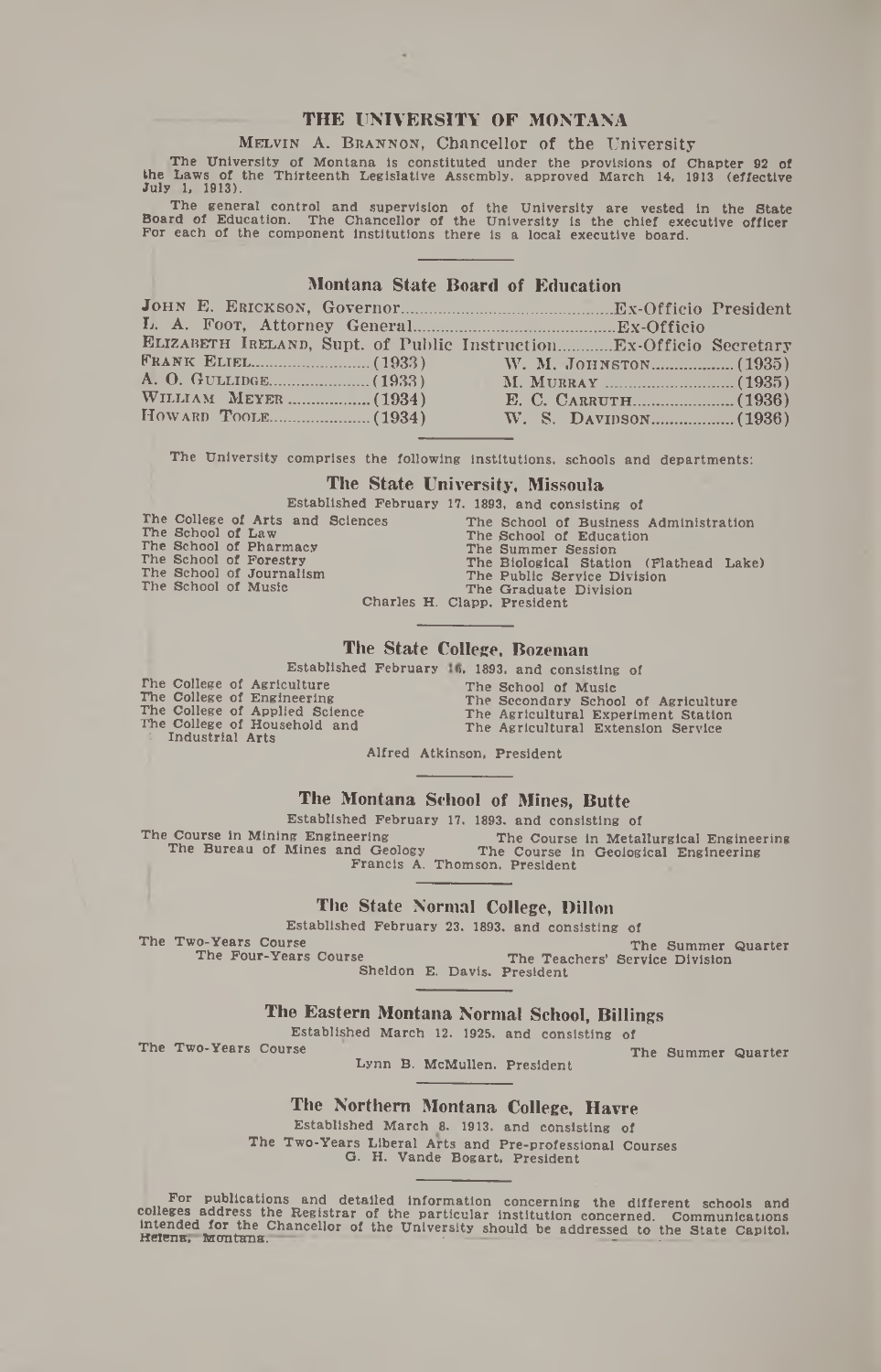# **STATE UNIVERSITY CALENDAR, 1932-1933**

#### 1932

#### Spring Quarter

| June 7-10. Tuesday to Friday Manuscripture Examinations |  |
|---------------------------------------------------------|--|

#### Summer Session

#### Autumn Quarter

| September 30-October 1, Friday to SaturdayRegistration of Former    |  |
|---------------------------------------------------------------------|--|
| Students and New Students with Advanced Standing                    |  |
|                                                                     |  |
|                                                                     |  |
|                                                                     |  |
| December 19, Monday, 5:20 p. mQuarter Ends; Christmas Recess Begins |  |

#### 1933

#### Winter Quarter

#### Spring Quarter

| May 10-12. Wednesday to FridayInterscholastic Track Meet |  |
|----------------------------------------------------------|--|
|                                                          |  |
|                                                          |  |
|                                                          |  |
|                                                          |  |
|                                                          |  |
|                                                          |  |

#### Summer Session

#### Autumn Quarter

| Students and New Students with Advanced Standing |  |
|--------------------------------------------------|--|
|                                                  |  |
|                                                  |  |
|                                                  |  |
|                                                  |  |
| Recess Begins                                    |  |

An act of the Seventeenth Legislative Assembly provides that schools<br>shall not be dismissed on the following days: February 12 (Lincoln's<br>Birthday), February 22 (Washington's Birthday), second Tuesday of May<br>(Arbor Day), J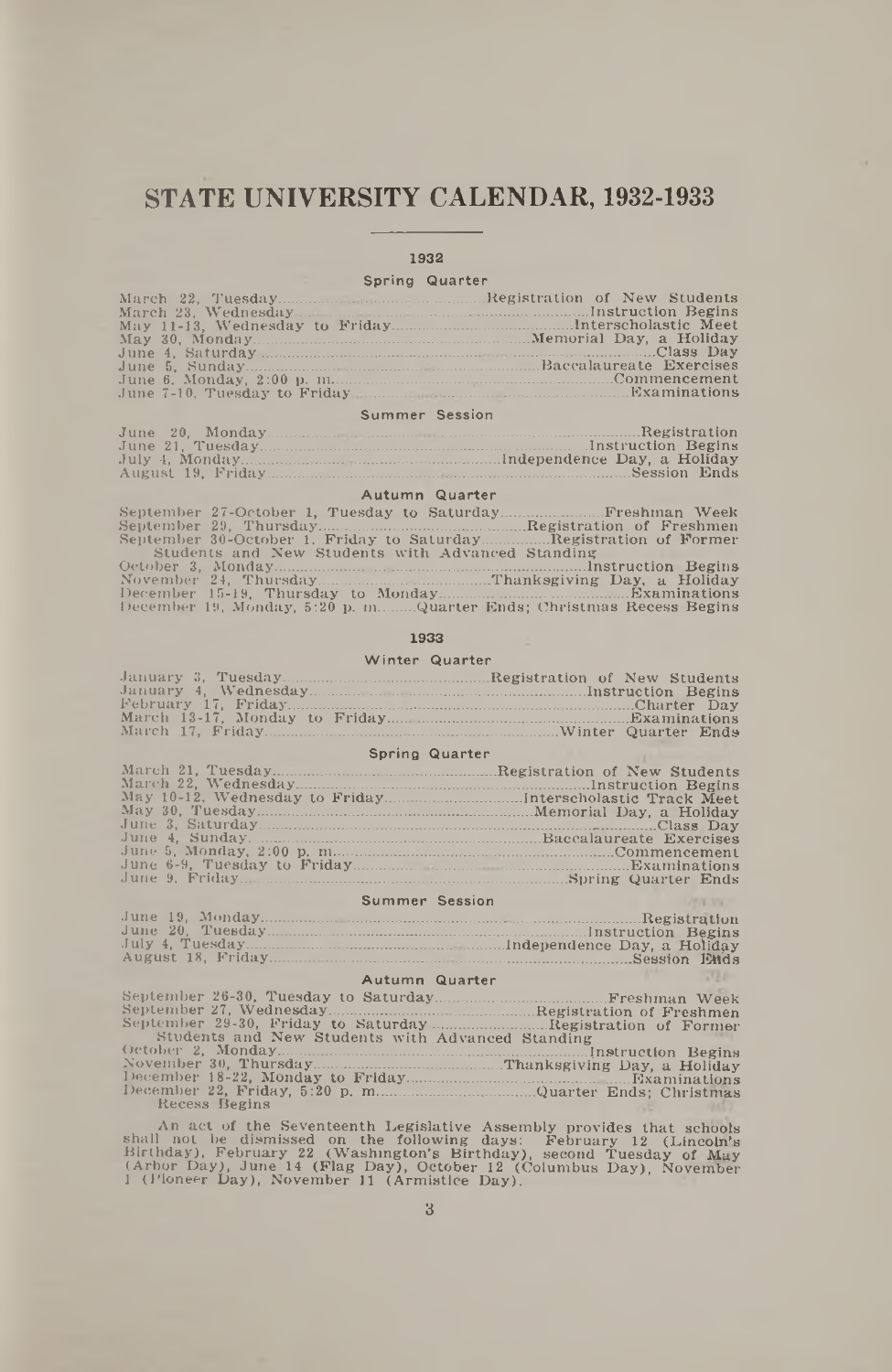# **SCHOOL OF LAW**

#### **Officers of Administration and Instruction**

#### **OFFICERS OF ADMINISTRATION**

MELVIN A. BRANNON, Ph.D.................................Chancellor of the University Charles H. Clapp, Ph.D..................... President of the State University C harles W. Leaphart, M.A., S.J.D..............Dean and Professor of Law

#### **OFFICERS OF INSTRUCTION**

#### **Staff of the School of Law**

Charles W. Leaphart, M.A., S.J.D. (Harvard).......... Professor of Law David R. Mason, B.A., S.J.D. (Harvard)....................Professor of Law Walter L. Pope, B.A., J.D. (University of Chicago)....Professor of Law J. Howard T oelle, B.A., LL.M. (Harvard)................ Professor of Law Albert N. W hitlock, M.A., LL.B. (Harvard).............Professor of Law Allen K. Sm ith , A.B., J.D., LL.M. (Columbia)......................... Assistant Professor of Law

#### **GENERAL STATEMENT**

The School of Law is located in a modernly equipped law school building with adequate class, office, library and court room facilities. The school has a good working library of 23,000 volumes. To a very great extent the library is the result of the generous gifts and legacies of Mrs. W. W. Dixon, and gifts of Judge John J. McHatton and the Anaconda Copper Mining Company. The school is a member of the Association of American Law Schools and is one of the schools approved by the American Bar Association.

#### **Requirements for Admission**

Applicants for admission must have completed 90 credits of work acceptable for the Bachelors' degree in the University of Montana, in addition to the credit earned in required Physical Education. Students who have not been exempted and who have not completed the Physical Education may substitute six quarter credits of work in other fields. Applicants must offer for admission as many grade points as credits earned.

Although students may be admitted who have successfully completed two years of college work (i. e., normally 96 credits), three years of pre-legal preparation are recommended.

No prescribed pre-legal schedule seems advisable. Besides the restricted electives required of freshman and sophomore candidates for the Bachelor of Arts degree, the prospective law student is advised to devote as much time as is available to English, History, Economics, Political Science, Philosophy, Psychology, Sociology, Mathematics and Latin.

Special students are not admitted to the School of Law.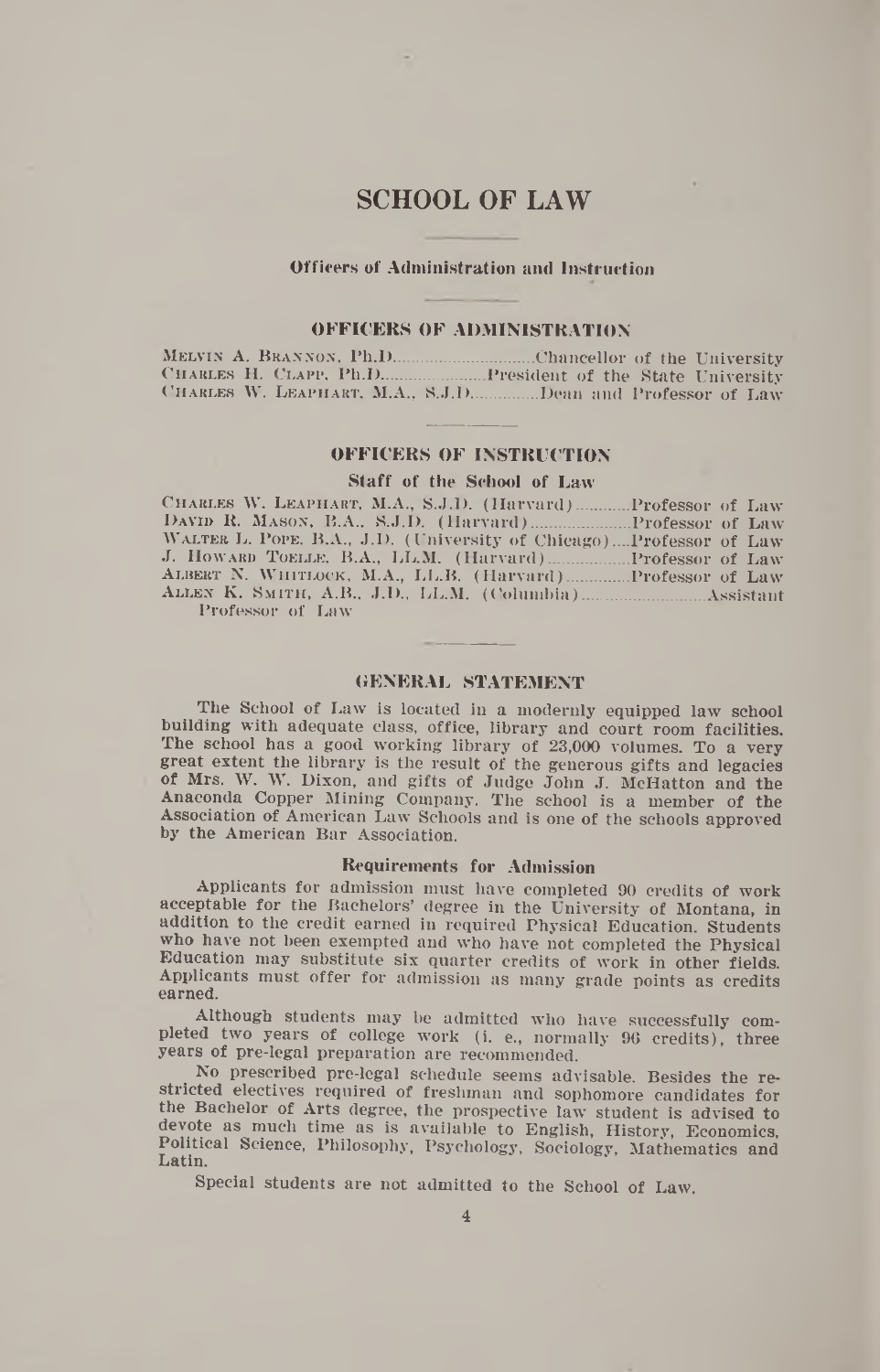## **Fees and Expenses**

The general University fees are: Entrance, \$5; incidental, \$10; student activity, \$5; student Union Building, \$1; health service, \$2.50. Students in the School of Law are charged in addition a tuition **fee**  $\alpha$ <sup>6</sup>  $\frac{85}{25}$  ner quarter. The fee for non-residents of Montana is  $\frac{325}{25}$  a quarter additional. The cost of books in the School of Law will average about \$35 a year.

# **Requirements for Graduation**

Candidates for the Bachelor of Laws degree are required to com-

- $\text{plate:} \begin{cases} (1) & \text{The requirements for admission listed above.} \end{cases}$ 
	- (2) A total of 126 credits in Law with an average of at least one grade point for each credit.
	- (3) The following courses: Contracts, Property **I** and **II,** Torts, Criminal Law and Procedure, Forms of Action, Agency, Pleading, and Practice Court.
	- (4) Nine quarters of work in a Law School of recognized standing the last three of which must be completed in residence. Two summer sessions of approximately 6 weeks each will be counted as one quarter.

Candidates for the Bachelor of Arts degree with Law as a major must meet the regular University and College of Arts and Sciences requirements for graduation. . .

No student will be recommended for a degree in Law who is markedly deficient in English, nor who, in the opinion of the majority of the members of the faculty of the School of Law, is unfitted for admission to the practice of law by reason of a lack of honesty and

integrity. . Senior Examinations will not be given except to candidates for Honors.

## **General Information**

No student will be allowed credit in any one quarter for over 15 hours of work in the School of Law; except that in addition, within the discretion of the Dean, a student may be allowed to take an examination to remove a condition and be given credit upon satisfactory

passage of the same.<br>The case system of instruction is employed. Special attention is given to practice court work, in which the students are required not only to argue legal questions, but to try cases, prepare appeals, and go through all the steps incident to the trial of a law suit. A thorough course is given in the use of law books.

Where courses extend over more than one quarter, credit is provisional upon the completion of and final satisfactory examination over the whole course. In continuous courses examinations also will be given at the end of the first quarter. Conditions may be removed only in the regular examinations at the end of a repetition of the course.

The honor system has been in successful operation since the foundation of the School.

The curriculum of the School of Law is designed to afford preparation for the practice of law in any of the United States, but special attention will be given in all courses to the codes and decisions of

Montana.<br>Graduates of the School of Law may, in the discretion of the Supreme Court of Montana, be admitted to practice in the Courts of Montana without further examination.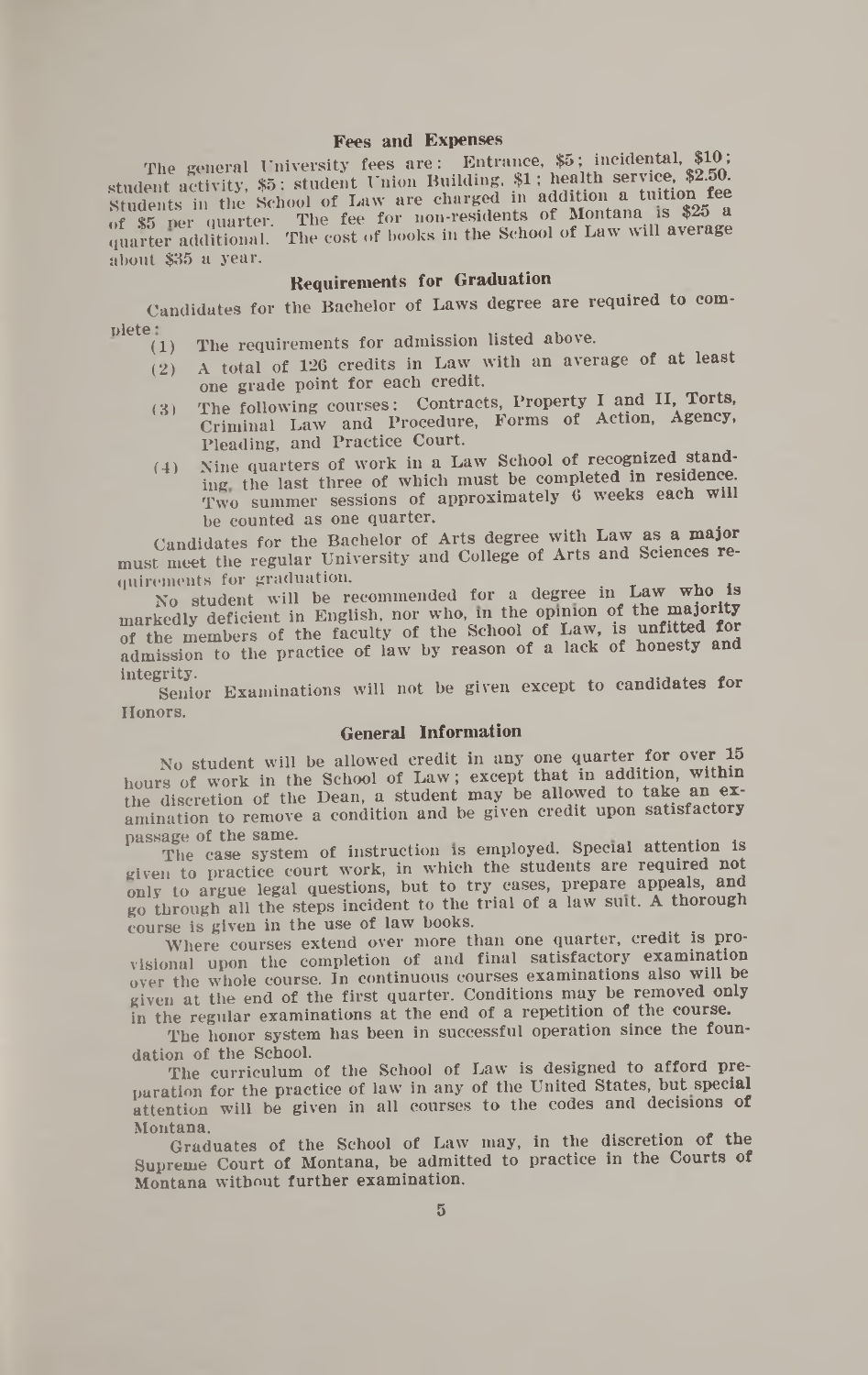# Curriculum

| First Year                                                                                                                                                                                                                    |                                  |                                  |                                             |
|-------------------------------------------------------------------------------------------------------------------------------------------------------------------------------------------------------------------------------|----------------------------------|----------------------------------|---------------------------------------------|
|                                                                                                                                                                                                                               | Autumn<br>Quarter<br>Credits     | Winter<br>Quarter<br>Credits     | Spring<br>Quarter<br>Credits                |
| Torts                                                                                                                                                                                                                         | 3<br>3                           | 3<br>3<br>3                      | 3<br><b>Arrival</b>                         |
| Forms of Action                                                                                                                                                                                                               | $\overline{3}$                   | $\overline{R}$                   | <b>Arrival</b>                              |
|                                                                                                                                                                                                                               | $\overline{2}$                   | $\overline{2}$                   | $\frac{3}{2}$                               |
| Second and Third Years                                                                                                                                                                                                        |                                  |                                  |                                             |
|                                                                                                                                                                                                                               | 2<br>$\overline{2}$              | 6616<br>$\overline{2}$           | $-111$                                      |
|                                                                                                                                                                                                                               | $\overline{2}$<br>$\overline{2}$ | $\frac{2}{2}$                    | $\frac{2}{2}$                               |
|                                                                                                                                                                                                                               | $\overline{\mathbf{3}}$          | $\overline{2}$                   |                                             |
|                                                                                                                                                                                                                               |                                  | <b>A 644</b><br>$\overline{2}$   | <b>Contract</b>                             |
| <u>Trusts ………………………………………………………………</u>                                                                                                                                                                                        | $\overline{2}$<br>$\overline{2}$ | $\overline{2}$<br>$\overline{2}$ | $\begin{smallmatrix}2\2\2\end{smallmatrix}$ |
| <b>Sales</b>                                                                                                                                                                                                                  | $\overline{2}$<br>$\mathbf{1}$   | $\overline{2}$<br>1              |                                             |
|                                                                                                                                                                                                                               | $\mathbf{1}$<br>$\overline{2}$   | 1<br>$\overline{2}$              | $\frac{1}{2}$                               |
|                                                                                                                                                                                                                               |                                  |                                  |                                             |
| Partnership                                                                                                                                                                                                                   |                                  |                                  | $\overline{3}$                              |
|                                                                                                                                                                                                                               | 3<br>$\overline{2}$              | $\overline{3}$<br>$\overline{2}$ | $\overline{2}$                              |
|                                                                                                                                                                                                                               | $\frac{1}{2}$                    | $\overline{2}$                   | $\overline{2}$                              |
|                                                                                                                                                                                                                               | $\overline{2}$                   | $\overline{2}$                   | $\overline{2}$                              |
|                                                                                                                                                                                                                               | $\overline{3}$                   | <b>WANNA</b><br><b>MAYS</b>      | <b>R 6 F 13</b><br>3                        |
| **Equity II                                                                                                                                                                                                                   | 2                                | $\overline{2}$                   | $\overline{2}$                              |
| the company of the company of the company of the company of the company of the company of the company of the company of the company of the company of the company of the company of the company of the company of the company |                                  |                                  |                                             |

•Will be given In 1932-33, but not in 1933-34. " Will be given in 1933-84.

In addition to the above curriculum, second and third year students taking International Law in the Department of History may apply credit received in it toward a law degree.

#### Description of Courses

#### First Year

Contracts. Williston's Cases on Contracts (third edition). Mr. Leaphart.

Property I. Warren's Cases on Property. Mr. Smith.

Torts. Bohlen's Cases on the Law of Torts (third edition). Mr. Toelle.

Criminal Law and Procedure. Sayre's Cases on Criminal Law. Mr. Mason.

Forms of Action. Cook and Hinton's Cases on Common Law Pleading. Mr. Toelle.

Agency. Mechem's Cases on Agency (second edition). Mr. Pope.

Property II. Aigler's Cases on Titles. Mr. Smith.

#### Second and Third Years

Legal Ethics. Costigan's Cases on Legal Ethics. Mr. Mason.

Pleading. Sunderland's Cases on Code Pleading. The Montana Code of Civil Procedure. Mr. Toelle.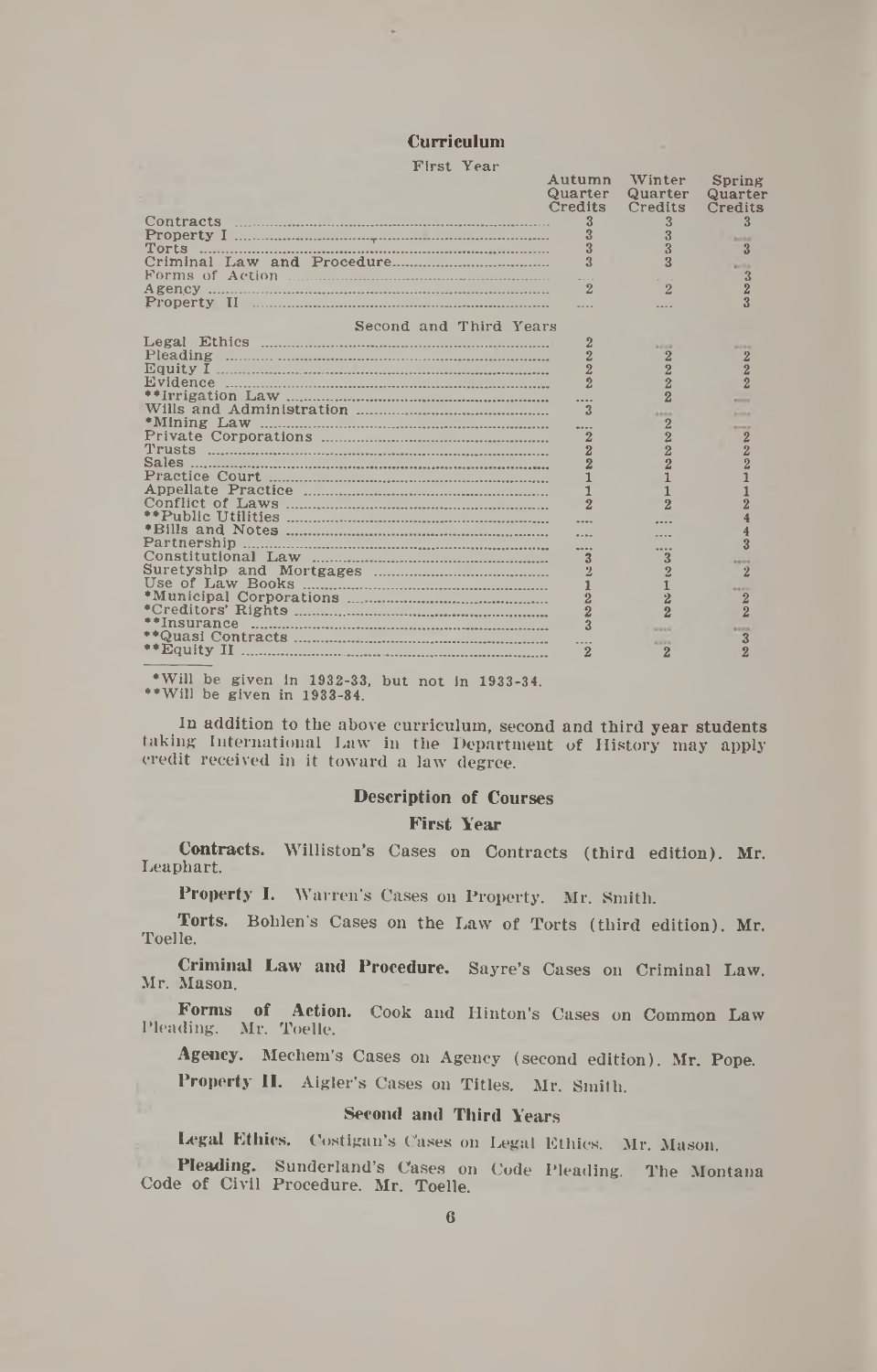**Equity.** Ames' Cases in Equity Jurisdiction (volume one). Mr. Leaphart.

**Evidence.** Thayer's Cases on Evidence (revised edition). Mr. Whitlock.

**Irrigation Law.** Selected Cases. Mr. Toelle.

**Wills and Administration.** Costigan's Cases on Wills. Montana Code. Mr. Toelle.

**Mining Law.** Costigan's Cases on Mining Law. Mr. Toelle.

**Private Corporations.** Warren's Cases on Corporations (second edition), and Berle, Cases on Corporation Finance. Mr. Smith.

**Trusts.** Scott's Cases on Trusts (second edition). Mr. Leaphart.

**Sales.** Williston and McCurdy's Cases on Sales. Mr. Smith.

**Practice Court.** Montana Code of Civil Procedure, selected cases and practical exercises. Mr. Pope.

**Appellate Practice.** Selected cases. Mr. Whitlock.

**Conflict of Laws.** Beal's Cases on Conflict of Laws (1927, twovolume edition). Mr. Smith.

**Public Utilities. Part I.** Burdick's Cases on Public Service, Common Carriers, and Innkeepers. Mr. Mason.

**Bills and Notes.** Smith and Moore, Cases On Bills and Notes (third edition). Mr. Mason.

**Partnership.** Mechem's Cases on Partnership (fourth edition). Mr. Mason.

**Constitutional Law.** Hall's Cases on Constitutional Law. Mr. Mason.

**Suretyship and Mortgages.** Langmaid's Cases on Suretyship. Campbell's Cases on Mortgages. Mr. Leaphart.

**Use of Law Books.** No book is used. Mr. Mason.

**Quasi Contracts.** Thurston's Cases on Contracts.

Equity II. Casebook to be announced.

**Insurance.** Vance's Cases on Insurance.

**Creditor's Rights.** Hanna's Cases on Creditor's Rights. Mr. Toelle.

**Municipal Corporations.** Tooke's Cases on Municipal Corporations (1931 edition). Mr. Mason.